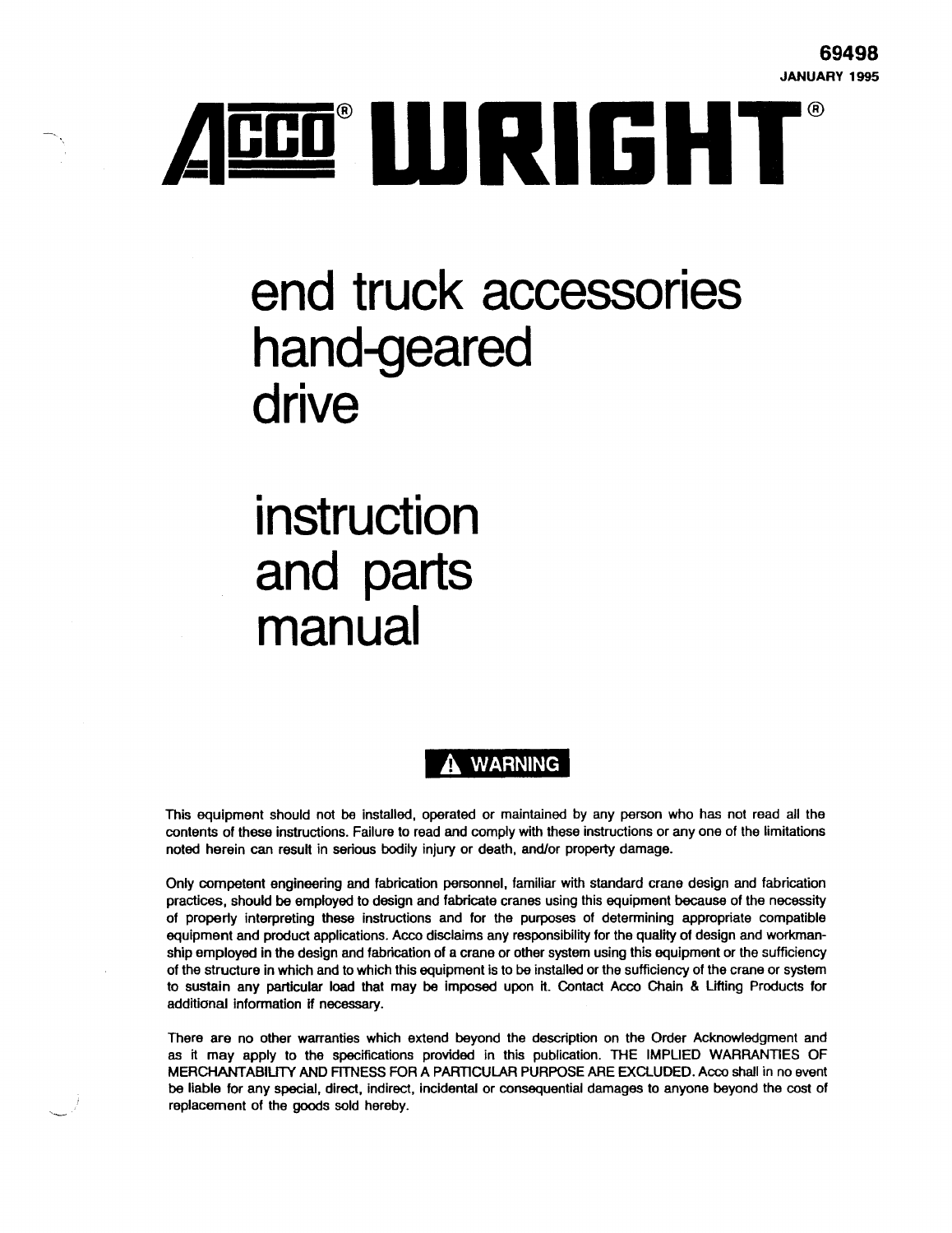## **A CAUTION**

These general instructions deal with the normal installation, operation, and maintenance situations encountered with the equipment described herein. The instructions should not be interpreted to anticipate every possible contingency or to anticipate the final crane or system configuration that uses this equipment.

*(*  ' '

This manual includes instructions and parts information for a variety of crane component equipment. Therefore, all instructions and parts information may not apply to any one type or size of equipment. Disregard those portions of the instructions which do not apply.

Use only Acco authorized replacement parts in the service and maintenance of this equipment.

# **WARNING**

Equipment described herein is not designed for and should not be used for lifting, supporting, or transporting humans.

Equipment described herein should not be used in conjunction with other equipment unless necessary and/or required safety devices applicable to the system, crane, and application are installed by the crane builder or user.

Modifications to upgrade, rerate, or otherwise alter this equipment shall be authorized only by the original equipment manufacturer or qualified professional engineer.

Equipment described herein is only for use in the design and manufacture of cranes. Additional equipment or devices may be required for the crane to comply with applicable crane design and safety standards. The crane designer, crane manufacturer, or user is responsible to furnish these additional items for compliance. Refer to ASME 830.17 for top-running single girder cranes or ASME 830.11 for underhung single girder cranes.

Electrical equipment described herein is designed and built in compliance with ACCO's interpretation of ANSI/ NFPA 70 (National Electrical Code). The crane designer, crane manufacturer or user is responsible to assure that the installation and associated wiring of these electrical components is in compliance with ANSI/NFPA 70, and all applicable Federal, State and Local Codes.

Failure to read and comply with any one of the limitations noted herein can result in serious bodily injury or death, and/or property damage.

# **DANGER**

HAZARDOUS VOLTAGES ARE PRESENT IN THE CONTROL BOX, OTHER ELECTRICAL COMPONENTS, AND CONNECTIONS BETWEEN THESE COMPONENTS.

Before performing ANY mechanical or electrical maintenance on the equipment, de-energize (disconnect) the main switch supplying power to the equipment; and lock and tag the main switch in the de-energized position.

Only trained and competent personnel should inspect and repair this equipment.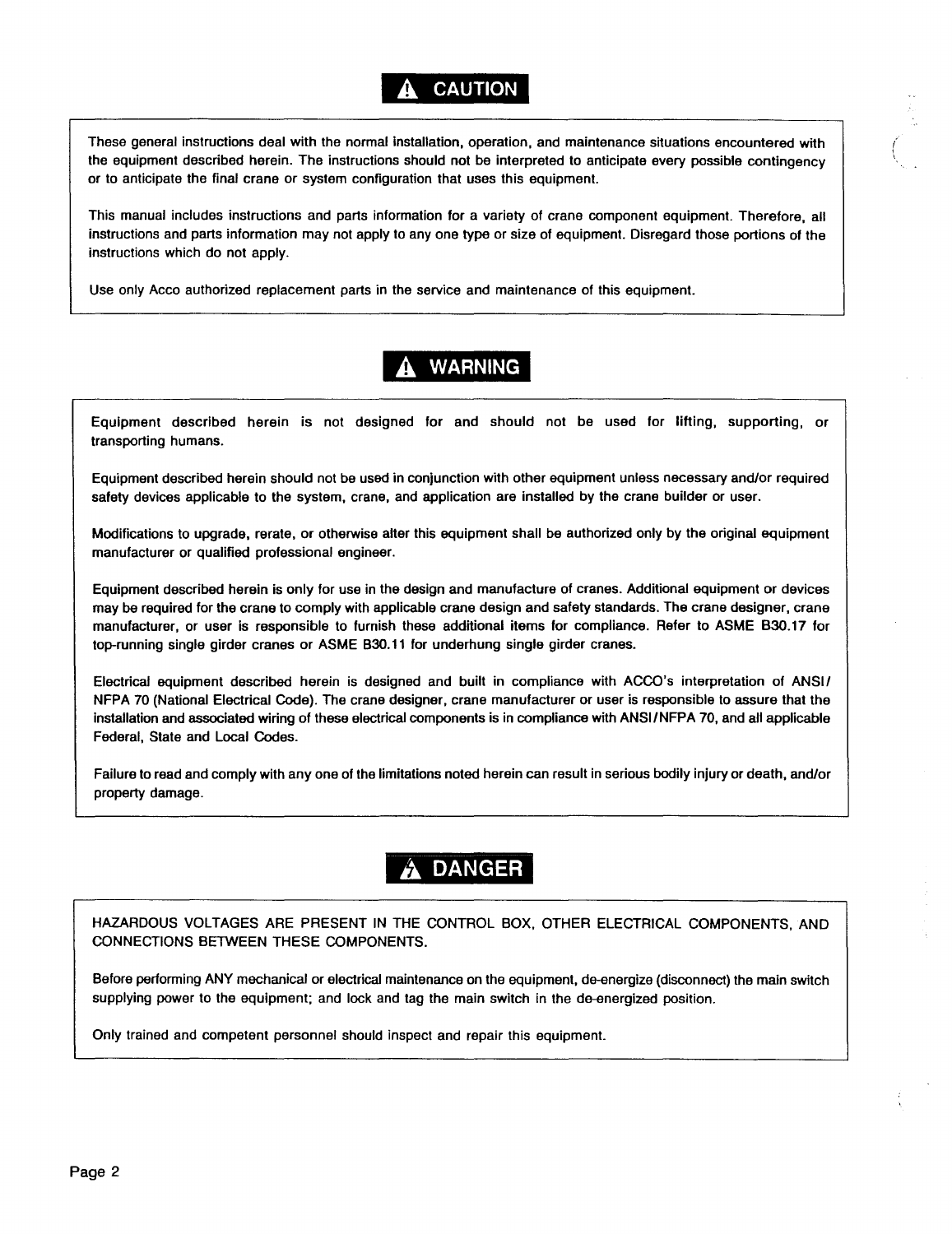#### HAND DRIVE PARTS



## HAND DRIVE KIT - Product Number 6432050

| <b>ITEM</b> | PART          |                       | <b>OTYI</b> | <b>ITEM</b> | PART          |                                 | OTY/ |
|-------------|---------------|-----------------------|-------------|-------------|---------------|---------------------------------|------|
| NO.         | <b>NUMBER</b> | <b>DESCRIPTION</b>    | <b>ASSY</b> | NO.         | <b>NUMBER</b> | <b>DESCRIPTION</b>              | ASSY |
|             | PA6939        | <b>Retaining Ring</b> |             | $1 - 4$     | 69385-02      | <b>Complete Hand Drive Unit</b> | 2(a) |
| 2           | PA1959        | <b>Bearing</b>        |             |             |               | Assembly                        |      |
| з           | 69384         | Drive Housing         | 2           | 8           | $14 - 8 - 16$ | <b>Set Screw</b>                |      |
|             | 69383         | <b>Drive Shaft</b>    | 2           | 9           | B302-6        | Handwheel                       |      |
| 5           | $22-5C$       | Nut 5/16-18           | 8           | 10          | B1569-1       | <b>Handwheel Guide</b>          |      |
| 6           | $17-5C$       | Lockwasher 5/16       | 8           | 11          | PA5717        | <b>Shaft Collar</b>             |      |
|             | $35 - 5 - 24$ | Bolt 5/16-18 x 1-1/2" | 8           | 12          | 60252-01      | <b>Connecting Link</b>          |      |

(a) This unit is an assembly of items 1 thru 4 and may be purchased as a complete unit.

## OTHER RECOMMENDED ITEMS FOR FABRICATING HAND-GEARED CRANES

| <b>ITEM</b>                                                   | ORDER BY:                                              | <b>CRANE SPAN</b><br>20 FEET OR LESS                                                                                                                     | <b>CRANE SPAN</b><br>21 TO 30 FEET | <b>CRANE SPAN</b><br>31 TO 40 FEET | <b>CRANE SPAN</b><br>41 TO 50 FEET |  |  |
|---------------------------------------------------------------|--------------------------------------------------------|----------------------------------------------------------------------------------------------------------------------------------------------------------|------------------------------------|------------------------------------|------------------------------------|--|--|
| <b>Shaft Coupling Kits</b>                                    | Product No. 6402010 - See pg. 4                        | Quantity - 2                                                                                                                                             | Quantity - 3                       | Quantity - 3                       | Quantity - 4                       |  |  |
| Shaft Support Kit(s)                                          | Product No. 4250310 - See pg. 4                        | Quantity - 1                                                                                                                                             | Quantity - 2                       | Quantity - 3                       | Quantity - 4                       |  |  |
| Hand Chain for<br>Series 425 Underhung<br><b>End Trucks</b>   | Part No. 48158-1<br>Order length as required (in feet) | To determine chain length: Find height from operating floor to<br>bottom of runway flange (in feet). Multiply this number by 2,<br>then subtract 4 feet. |                                    |                                    |                                    |  |  |
| Hand Chain for<br>Series 430 Top Running<br><b>End Trucks</b> | Part No. 48158-1<br>Order length as required (in feet) | To determine chain length: Find height from operating floor to<br>top of runway rail/bar (in feet). Multiply this number by 2, then<br>subtract 3 feet.  |                                    |                                    |                                    |  |  |
| <b>Shafts</b>                                                 | Supplied by Customer.                                  | See page 4 for dimensions of shafting and keyways.                                                                                                       |                                    |                                    |                                    |  |  |